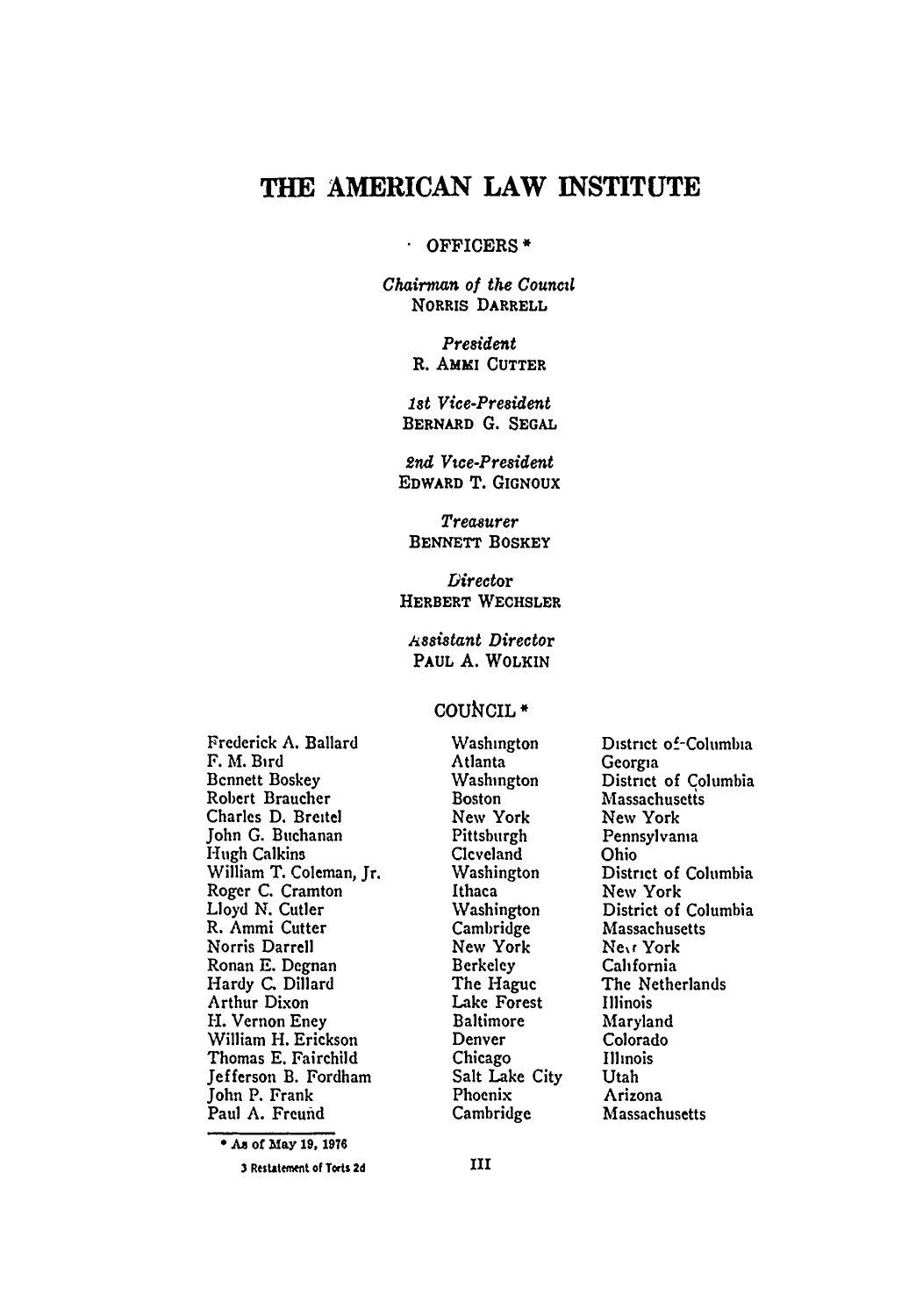#### **THE AMERICAN LAW INSTITUTE**

Henry **J.** Friendly Edward T. Gignoux Erwin **N.** Griswold Clement F. Haynsworth, Jr. Shirley M. Hufstedler Vester T. Hughes, *Jr,* Laurance-Mastick Hyde William J. Jameson Joseph F. Johnston Edward Hirsch Levi William B. Lockhart Robert MacCrate William L. Marbury Hale McCown Wade H. McCree, Jr. Carl McGowan Vincent L. McKusick Charles Merton Merrill Roswell B. Perkins. H. Chapman Rose Ernest **J.** Sargeant Walter V. Schaefer Austin W. Scott Bernard **G.** Segal Eugene Bonn Strassburger Lyman M. Tondel, Jr. Roger **J.** Traynor Lawrence **E.** Walsh Charles H. Willard James H. Wilson, Jr. John Minor Wisdom Frank M. Wozeneraft Charles Alan Wright Charles **E.** Wyzanski, Jr.

New York ,Portland **Washington** Greenville **Los** Angeles Dallas Jefferson City Billings Birmingham Chicago-San Francisco New York<br>Baltimore Lincoln Washington **Washington** Portland San Francisco New York Cleveland r'Oston **mcago** Cd'pbridge Philadelphia Pittsburgh New York Berkeley New York Guilford Atlanfa New Orleans **Houston** Austin Boston

New York Maine District of Columbia South Carolina California Texas Missouri Montana Alabam Illinois  $C$ aliforn $\mathbf{F}_1$ New Yo<sub>i</sub> Maryland Nebraska District of Columbia . District of Columbia Maine -California New York Ohio Massachusetts Illinois Massachusetts Pennsylvania Pennsylvania New York California New York Connecticut Georgia Louisiana Texas Texas Massachusetts

The Executive Office THE AMERICAN LAW INSTITUTE **4025** Chestnut Street Philadelphia, Pennsylvania, 19104

IV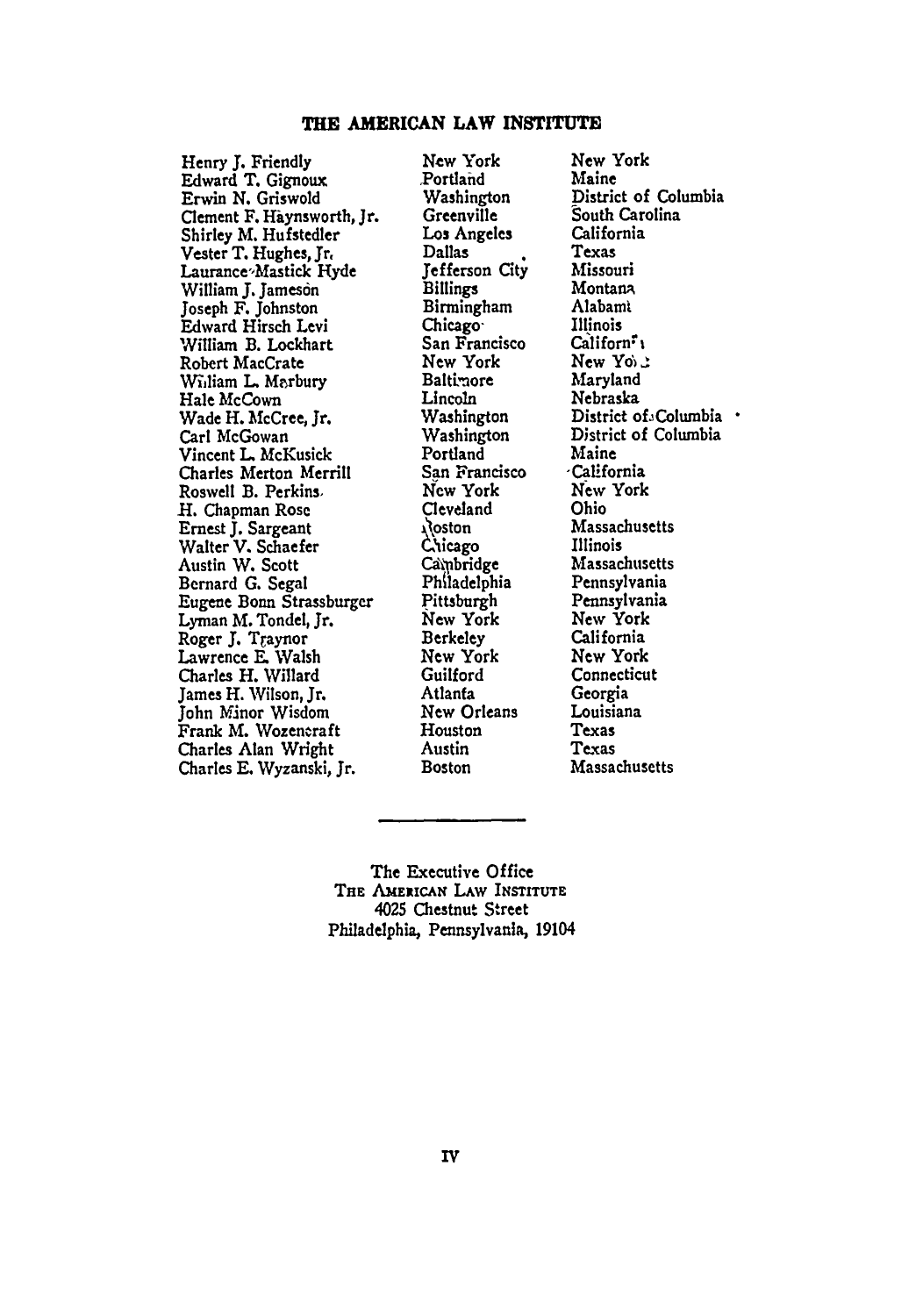## **REPORTERS**

WILLIAM L. PROSSER, University of California, Hastings College of Law, San Francisco, California (To June, **1970,** Deceased **1972]** *-JOHN* W. WADE, Vanderbilt University School of Law, Nashville, Ten- -kessee [As of June, **1970)**

## **ADVISERS**

**LAURENCE** H. ELDREDGE, University of California, Hastings College of Law, **6an** Francisco, California

**GERALD** F. FLOOD, Philadelphia, Pennsylvania [Deceased **1965]**

- **PAUL A. FREUND,** Harvard University Law School, Cambridge, Massachusetts [Division Five, As of **1973)**
- ALFRED HILL, Columbia University School of Law, New York, New York [As of **1973]**

**FLEMING JAMES,** Jr., Yale Law School, New Haven, Connecticut

ROBERT **E. KEETON,** Harvard University Law School, Cambridge, Massachusetts

W. **PAGE KEETON,** University **of** Texas School of Law, Austin, Texas

- CALVERT **MAGRUDER,** South Tamworth, New Hampshire [Deceased **1968)**
- WEX SMATHERS MALONE, Louisiana State University Law School, Baton Rouge, Louisiana
- **ALLAN** H. McCOID, University of Minnesota Law 'School, Minneapolis, Minnesota **[As** of **1962,** Deceased **1973]**
- **CLARENCE** MORRIS, University of Pennsylvania Law School, Philadelphia, Pennsylvania

WARREN **A. SEAVEY,** Harvard 'University Law School, Cambridge, Massachusetts [Deceased **1966]**

**SAMUEL D.** THURMAN, Jr., University of Utah College of Law, Salt Lake City, Utah

ROGER **J.** TRAYNOR, University of California, Hastings College of Law, San Francisco, California, formerly Chief Justice, Supreme Court of California

**JOHN** W. WADE, Vanderbilt University School of Law, Nashville, Tennessee [To June, **1970]**

#### *EX,* OFFICIO

NORRIS DARRELL, New York, New York *President, The American Law Institute*

[To-May **21, 1976]**

HERBERT **WECHSLER,** New York, New York

*,Director, The American Law Institute*

**3 Retatemwt \*f Torb 2d V**